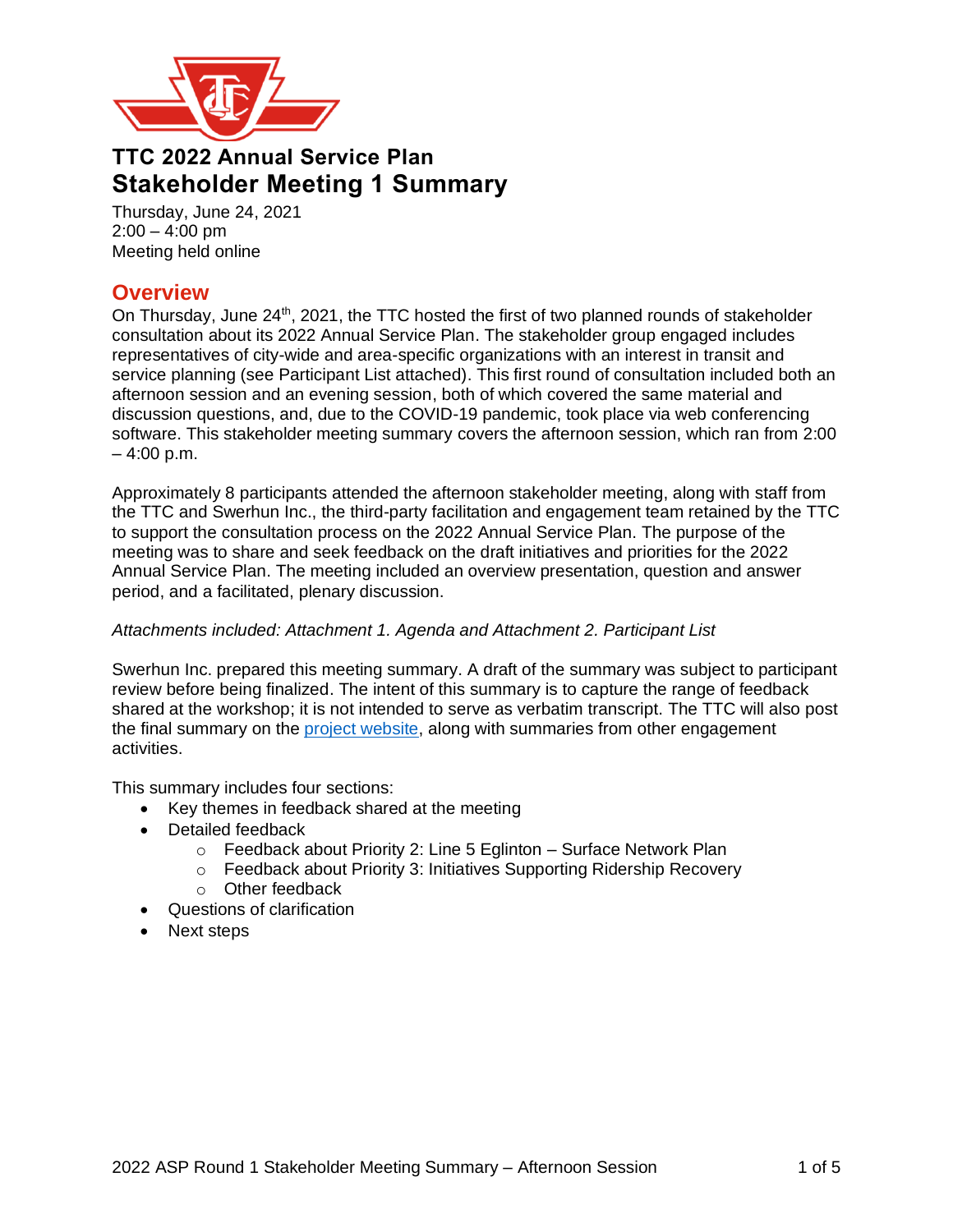# **Key themes in the feedback shared at the meeting**

The following themes reflect a summary of the feedback received from participants during the meeting. The remainder of this summary provides additional details regarding these, and other points participants shared.

**Overall, the proposed surface network plan and the service initiatives to support ridership recovery make sense but look beyond the routing options to consider the quality of service and ensure accessibility of transit.** The Line 5 Surface Transit Plan and other service initiatives should both look beyond routing and consider where buses will stop, when they will stop, and how often they will stop, to ensure that riders are not inadvertently excluded through the opening of Line 5 Eglinton. Ensuring physical accessibility of the stops and infrastructure between stops are also important, especially for those who may have difficulty accessing Line 5 Stations.

**Addressing crowding, issues with service reliability, and providing frequent service are top priorities for transit users.** Bus bunching, crowding on several routes, and issues with service frequency should continue to be addressed with a targeted response from the TTC. Find ways to improve service reliability on major routes, especially those impacted by Line 5 opening by leveraging data and redeploying resources where needed.

**Understand the public's sentiment about what is considered safe when planning for increasing the crowding standards as part of ridership recovery.** The public opinion is gradually changing as to what's acceptable in terms of their level of comfort in being among crowds. But the TTC should not anticipate a return to 'normal' too quickly and take a measured approach. Also consider the travel needs of populations going back to in-person activities, such as post-secondary students, when planning to increase service capacity.

# **Detailed feedback**

The TTC asked participants their thoughts on the emerging ideas for the 2022 Annual Service Plan, including Priority 2 about a surface network plan for Line 5 Eglinton and Priority 3 about service initiatives supporting ridership recovery. Clarifications provided by TTC are in *italics*.

## **Feedback about Priority 2: Line 5 Eglinton – Surface Network Plan**

- **Consider the impacts on crowding at Eglinton Station.** There is a need for an additional platform at Eglinton Station on Line 1 as even before COVID customers have safety concerns on the platforms, especially during rush hour. Consider ways to address safety concerns that might arise from the additional flow of people coming in from Line 5, as well as the eventual extension of Line 1 to Richmond Hill. *The TTC and the City are currently focusing on improving platforms at Bloor-Yonge Station, but there is a capacity study looking at the effects of increased demand of Line 1 because of Line 5 opening. There will also be steps in early 2022 and 2023 to increase capacity to get below 2-minute wait time for trains, especially with the introduction of Automated Train Control (ATC).*
- **Concerns about having longer wait times for buses running in parallel to Line 5.** There will be riders who may not take Line 5 but take local buses, and participants had concerns that any bus service running in parallel of rapid transit will have reduced frequency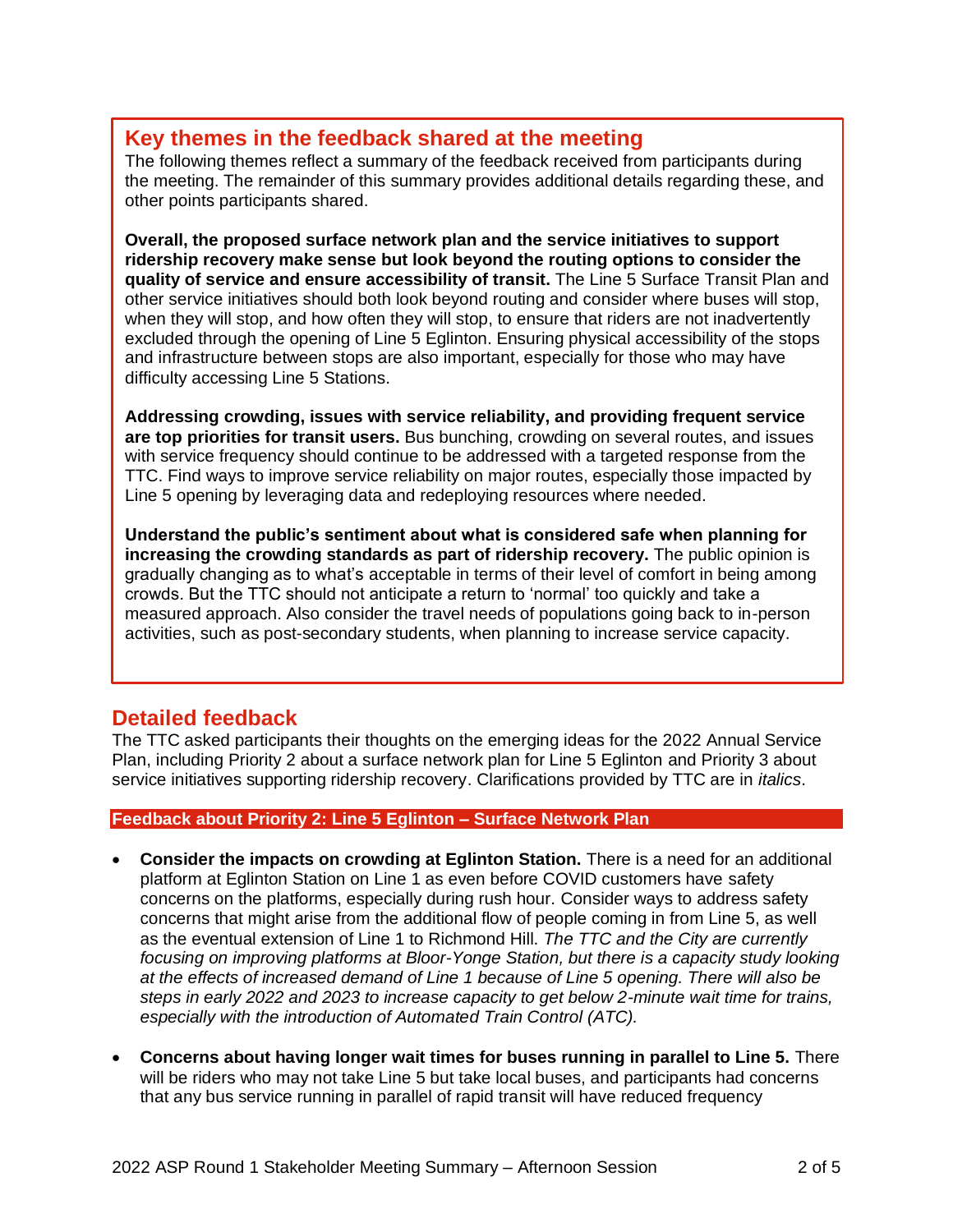(operating every half hour), which will deter riders from taking the bus as it's too long of a wait.

- **Be clear about frequency and reliability of service for the proposed bus routes to be modified.** The proposed plan shows what the bus routes are, but not where the buses will stop, when they will come, and how often they will come. *The focus of this current planning phase is routing – we're developing service designs and don't have precise frequencies confirmed for every route yet. Right now, we're looking at 15-20 minute service for 34 Eglinton, which is a service running parallel to Line 5, but in general, frequencies will be determined further in the process.*
- **Consider incorporating more infrastructure and amenities to make station stops and bus stops more accessible for people who have difficulty walking up to 600 metres to a stop.** With the opening of Line 5, there were concerns that those who rely on local transit along Eglinton, especially those with mobility issues, may have to walk longer to get to their destination or to reach a Line 5 station. *The average stop spacing of Line 5 east of Science Centre Station is within the TTC coverage standard of 600 metres between stops – which will mean a longer walk between stations in some portion of Line 5. However, stations will be accessible and provide better amenities and accessibility infrastructure – our goal is to ensure no one is excluded by the introduction of new service on the corridor.*

**Feedback about Priority 3: Service Initiatives Supporting Ridership Recovery** Participants did not have specific feedback on the five service changes recommended in 2022, but provided general feedback about planning for ridership recovery, particularly about capacity and crowding.

- **Planning for ridership recovery should consider travel needs of post-secondary students as they return to in-person learning.** Many students rely on TTC to get to school, and some face significant barriers commuting there. *One of our key priorities is to bring back as much post-secondary bus service as possible, especially express services to campuses across the city. We're proposing bringing back express service to Centennial College campuses, as well as new express services including between Scarborough Centre and University of Toronto Scarborough Campus, and along Steeles West for York University. Whether or not campuses are back at 30% or 100% in-person learning, our goal is to bring back full service to campuses so it's not a barrier to students.*
- **As things slowly get back to normal post-strict COVID restrictions, take a measured approach to increasing the crowding standard.** As vaccinations increase, weather changes, and outdoor spaces open, some participants felt that the public opinion is changing as to what's acceptable in terms of their level of comfort in being among crowds. That said, the TTC should not anticipate a return to 'normal' too quickly – public sentiment about what is safe to do should lead the raising of the crowding standard.
- **Crowding is a function of how service is operated – if service is spaced out adequately, buses won't be crowded.** *This is an important feedback. Planning of service and how it is actually serviced is a hand in glove work that we do with TTC Operations to deliver service. Our general approach to address issues with crowding is to look at the data of these incidents, validate the data, deploy demand-responsive service so there's enough capacity on the road while being budget conscious as possible until our planning team does an updated scheduling planning.*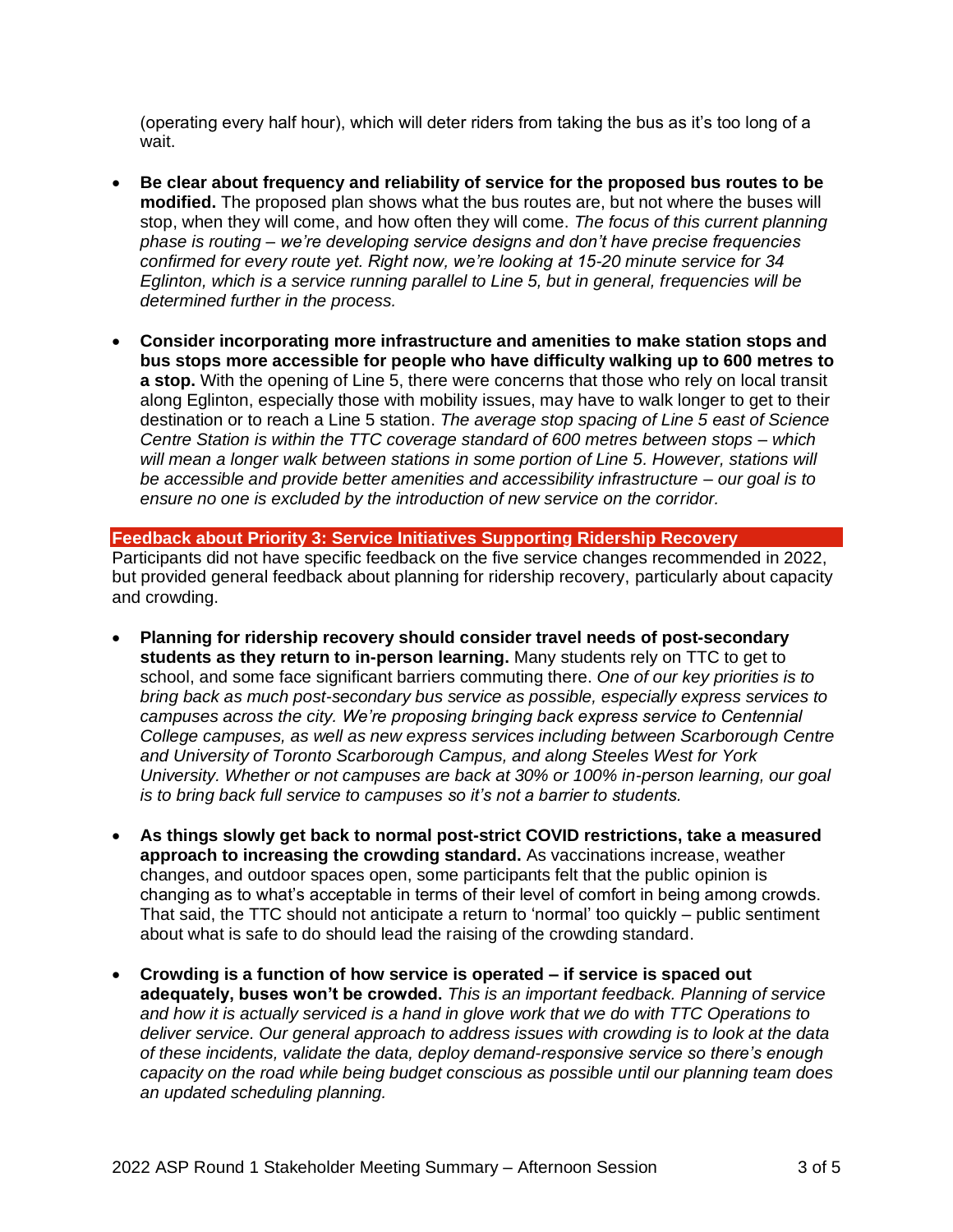• **Consider reporting on overcrowded buses at a more granular level, including the time of day and which routes overcrowding occurs so it's more evident where the problems are in the system.** *We've presented averages, but we do have the data broken down by route and exact location. We report the number of instances of over 35 passengers per bus, which is about 100 instances a day or 0.6% on average, namely across 5-6 routes; then we look to redeploy resources to those high-demand routes.*

Note from TTC added after the meeting: *The TTC understands the request for more detailed demand/capacity utilization data by route, and by time of day and we are considering it in the context of rapidly changing demand profiles and unconventional "occurrence" based reporting.*

#### **Other feedback**

- **Improved service and ongoing consultation in Scarborough are very important.** There is a real frustration from Scarborough residents about transit. Current wait and commute times across Scarborough are long and expected to increase as the Line 3 Scarborough shuts down. Service initiatives such as two-hour windows for fares and access to downtown are good, but do not serve the local transit needs of Scarborough residents. Conduct consultation in Scarborough that uses online, and most importantly, offline methods to make it more accessible for residents to provide feedback. *This meeting is focused on service plan for 2022 across the city, but we're running parallel work and consultation on the [Line 3 Bus](https://www.ttc.ca/About_the_TTC/Projects/Future_of_SRT/srt.jsp)  [Replacement and Corridor Adaptive Re-use](https://www.ttc.ca/About_the_TTC/Projects/Future_of_SRT/srt.jsp) Study. For this Study, we're doing online and offline methods to engage Scarborough residents. An example of offline methods include providing hard-copies of the survey and mailing it to people by request, which will include a pre-stamped return envelope, at no cost to participants. We're also aiming to do in-person pop-ups at Line 3 (SRT) stations in the summer to reach people where they are (public health guidance permitting).*
- **Explore opportunities for underground infrastructure development at Canada Square.** With estimated population increase in Midtown from 60,000 to 120,000 and the opening of Line 5 Eglinton, there are concerns about ridership volume on Line 1. A participant suggested exploring ways to be involved in the planning of Canada Square. However, one participant flagged that this may be difficult given part of Eglinton Station is in the Canada Square building, and Line 5 Eglinton is owned by Metrolinx. *The focus of the TTC at this stage is the surface network plan, but the TTC will follow-up with the participant directly and connect them with the right staff to speak about Canada Square.*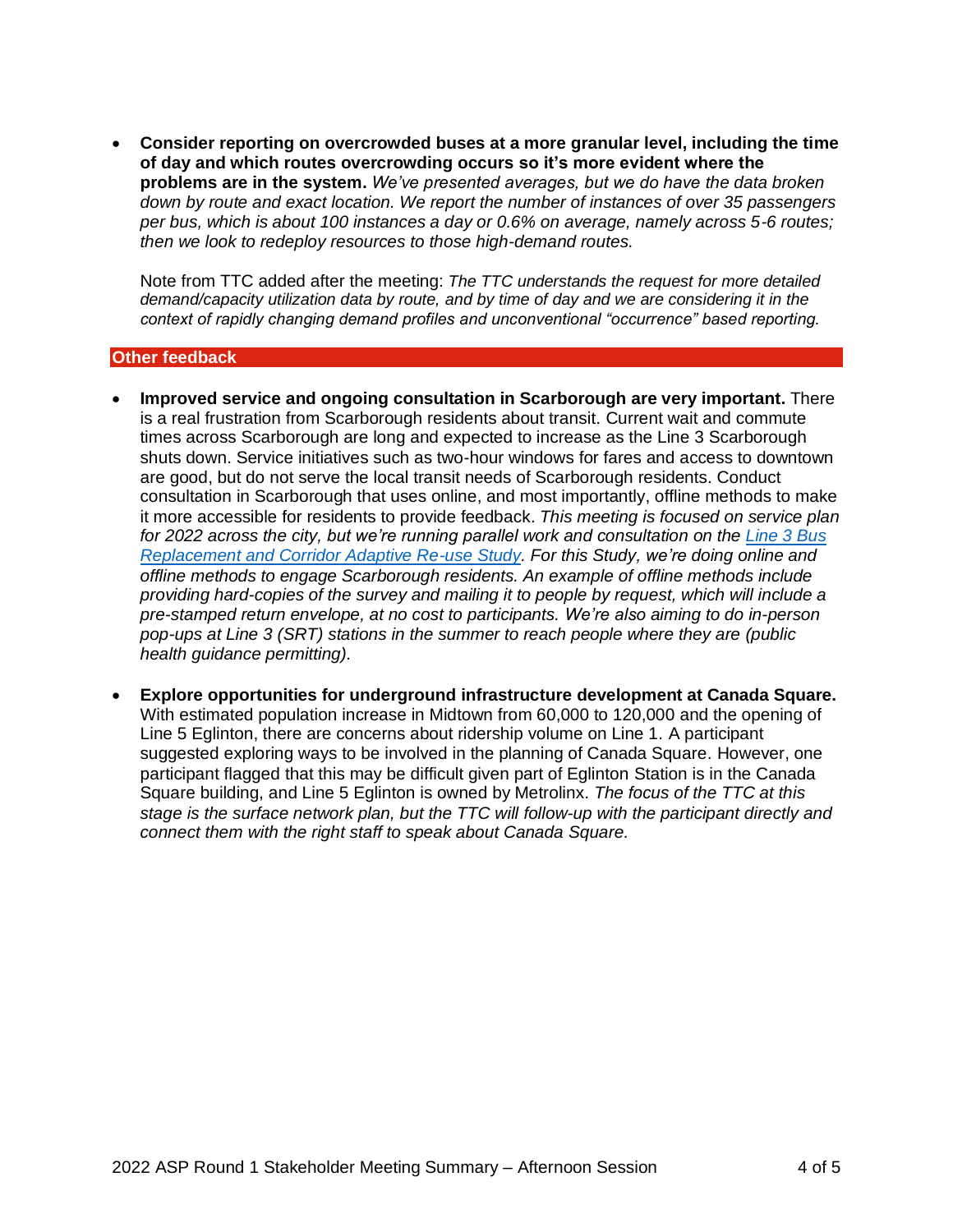# **Questions of clarification**

Following the presentation and throughout the discussion, participants asked questions of clarification. Responses from TTC are in *italics*.

- **How fast do you see ridership levels returning to pre-COVID levels?** *We're currently aiming for 50% in the fall and depending on how return-to-office plays out, we will aim to achieve 75% by the end of 2022 or mid-2023. These estimates take into account multiple factors including post-secondary schools returning to in-person learning.*
- **Given that TTC revenues are down due to the pandemic, how do you see ridership levels impacting funding? To what extent is funding guaranteed for service levels to support ridership returning to pre-COVID levels?** *Returning to 100% of pre-pandemic levels does require sustained funding from the province and other levels of governments. The first round of Safe Restart Agreement (SRA) funding brings us to year-end, and there is recognition and support from the TTC Executive Team and the City for getting to 75% ridership levels.*

Note from TTC added after the meeting: *In order to sustain required ridership levels through the pandemic, the TTC has received approximately \$1.3 B in operating funding support to date from the Provincial and Federal government through the Safe Restart Agreement. Ongoing funding support will likely be required into 2022 as ridership recovery is underway. Forecasts are in development and are dependent on the pace of reopening and return of specific activities. The TTC through the City continues to work with government partners to secure continued operating funding support.* 

## **Next Steps**

Mark Mis, Head of Service Planning & Scheduling, thanked participants for taking the time to participate and share their feedback with the TTC. Ian Malczewski, an independent facilitator, committed to sharing a summary of the meeting in draft with participants for their review before finalizing to ensure accurate representation of feedback shared at the meeting. He reminded participants that any additional feedback could be submitted via email to [klamparero@swerhun.com](mailto:klamparero@swerhun.com) by July 1, 2021 and would be included in the meeting summary. He also encouraged everyone to promote and take online survey.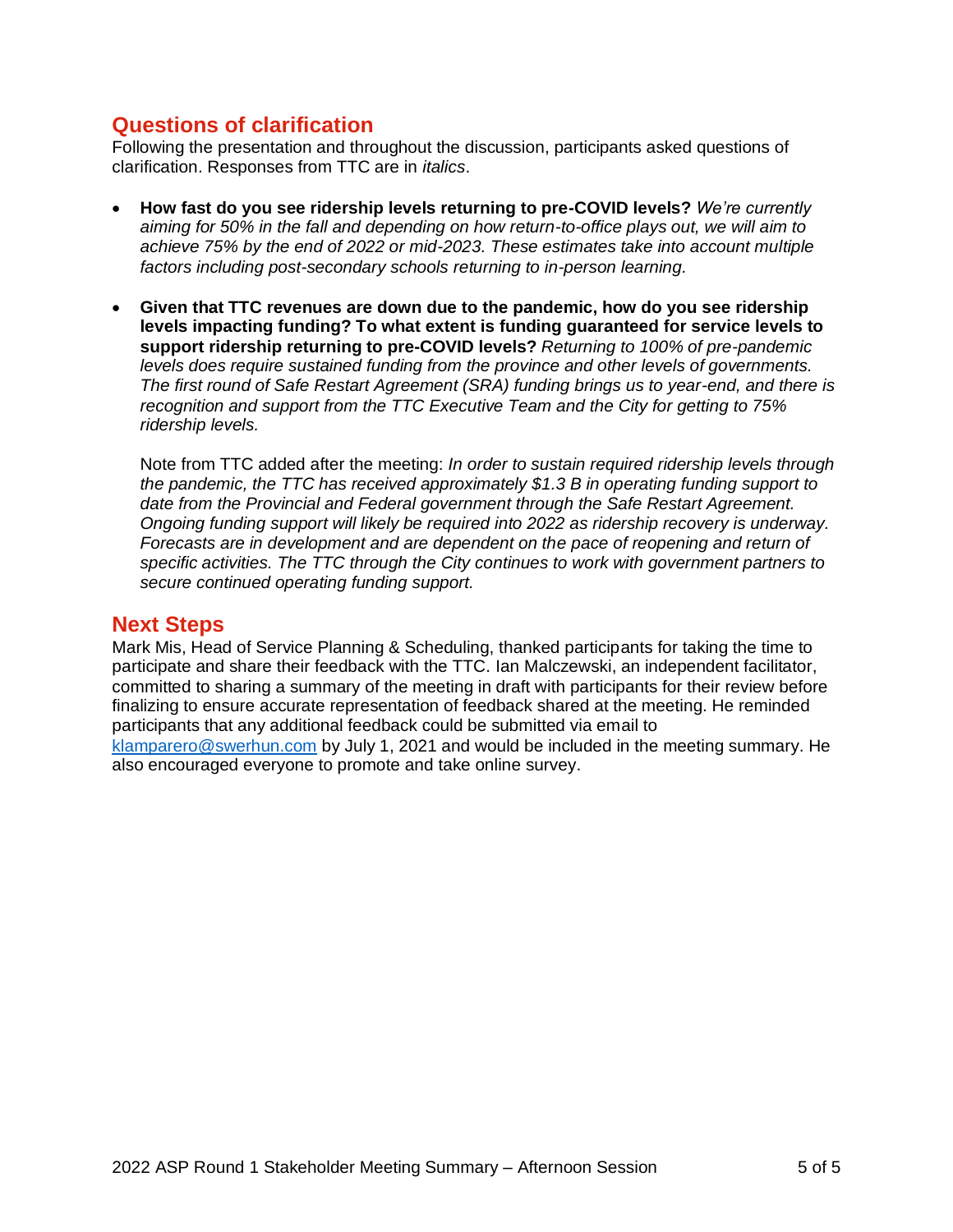# **Attachment 1. Agenda**

## **TTC 2022 Annual Service Plan First Round of Stakeholder Meetings**  Thursday, June 24, 2021  $2:00 - 4:00$  pm



### **Meeting purpose**

Meeting held online

To share and seek feedback on the draft initiatives and priorities for the 2022 Annual Service Plan.

#### **Proposed agenda**

- **2:00 Welcome, introductions & agenda review** *Mark Mis, TTC Ian Malczewski, Facilitator, Swerhun Inc.*
- **2:10 Update and overview of the 2022 Annual Service Plan** *Mark Mis, Sherwin Gumbs, Jasmine Eftekhari, TTC*
	- 5-Year Service Plan overview and status update
	- 2021 service update
	- 2022 Annual Service Plan overview

*Questions of clarification*

#### **2:40 Discussion**

Thinking about Priority 2 (Line 5) and Priority 3 (Service Initiatives Supporting Ridership Recovery):

- 1. What do you think about our approach to these priorities? Is there anything you particularly like? What (if anything) do you think is missing or off-base?
- 2. Do you have any other suggested refinements or advice about the 2022 Annual Service Plan priorities and initiatives?
- **3:55 Wrap up and next steps**
- **4:00 Adjourn**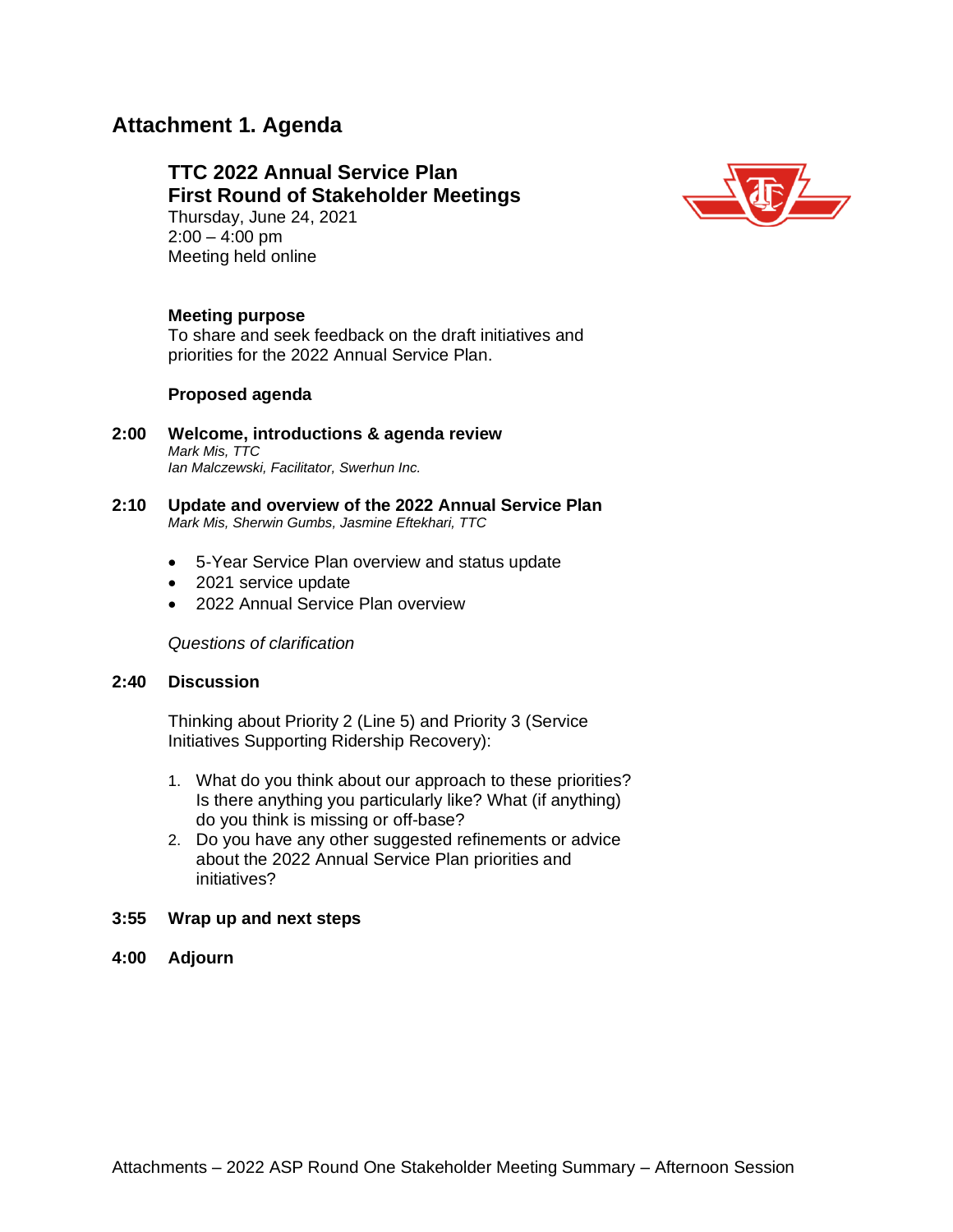# **Attachment 2. Participant List**

Listed below are stakeholder groups the TTC invited to participate in the City-wide Stakeholder Workshop. Organizations listed in **bold** attended the workshop. Note that some stakeholder groups had more than one representative in attendance and some participants represented multiple organizations.

1LoveMalvern Transportation Working Group

## **42 Voices**

7 Oaks Residents Association 8-80 Cities A Voice for Transit Access Alliance Access Point on Danforth Advisory Committee on Accessible Transit Advocacy Centre for Tenants (ACTO) Albion Neighbourhood Services All IN Alliance for Equality for Blind Canadians Alliance of Seniors-Older Canadians Network Anishnawbe Health Toronto AODA Alliance Avenue Road-Eglinton Community Association Bayview Cummer Neighbourhood **Association** Brian Village Association Cabbagetown Residents Association Cabbagetown South Residents Association Canadian Council of the Blind, Toronto **Chapter** Canadian Hearing Society Canadian Pensioners Concerned Canadian Urban Transit Association Centennial College Student Association Inc. **Toronto** CNIB Foundation **CodeRedTO** Community Associations of Northern **Scarborough** Community Head Injury Resource Services Community Living Toronto

Centennial Community Recreation Association Centre for Independent Living in Toronto Chinese Canadian National Council -

CivicAction

Confederation of Resident and Ratepayer Associations (CORRA)

### **Connect Sheppard East**

ConnectScarborough Council of Agencies Serving South Asians Crawford Building Consultants Cross-Cultural Community Services **Association** Curran Hall Community Association CycleTO Danforth Residents' Association Deep Quong Non-Profit Homes Don Mills Residents Inc. Downsview Lands Community Voice Association

#### **DPCM - Bread & Bricks**

East Scarborough Boys and Girls Club Centre for Connected Communities Eglinton 2020 Eglinton Park Residents Association Eva's Initiatives **Evergreen** Fair Fare Coalition Federation of Metro Tenants' Associations **Federation of North Toronto Residents'** 

## **Association (FoNTRA)**

First Capital Forest Hill Homeowners Association Fred Victor Free Transit Toronto Friends and Families for Safe Streets Friends of Thorncliffe Park Friends of Pan Am Path Gilda's Club Greater Toronto Glen Andrew Community Association Glen Andrew Community Association Guelph-Humber Student Association (Ignite) Guild Renaissance Group Guildwood Village Community Association Heathwood Ratepayers Association Highland Creek Community Association Homes First Housing Connections HousingNowTO (Twitter presence) Humber Valley Village Residents **Association**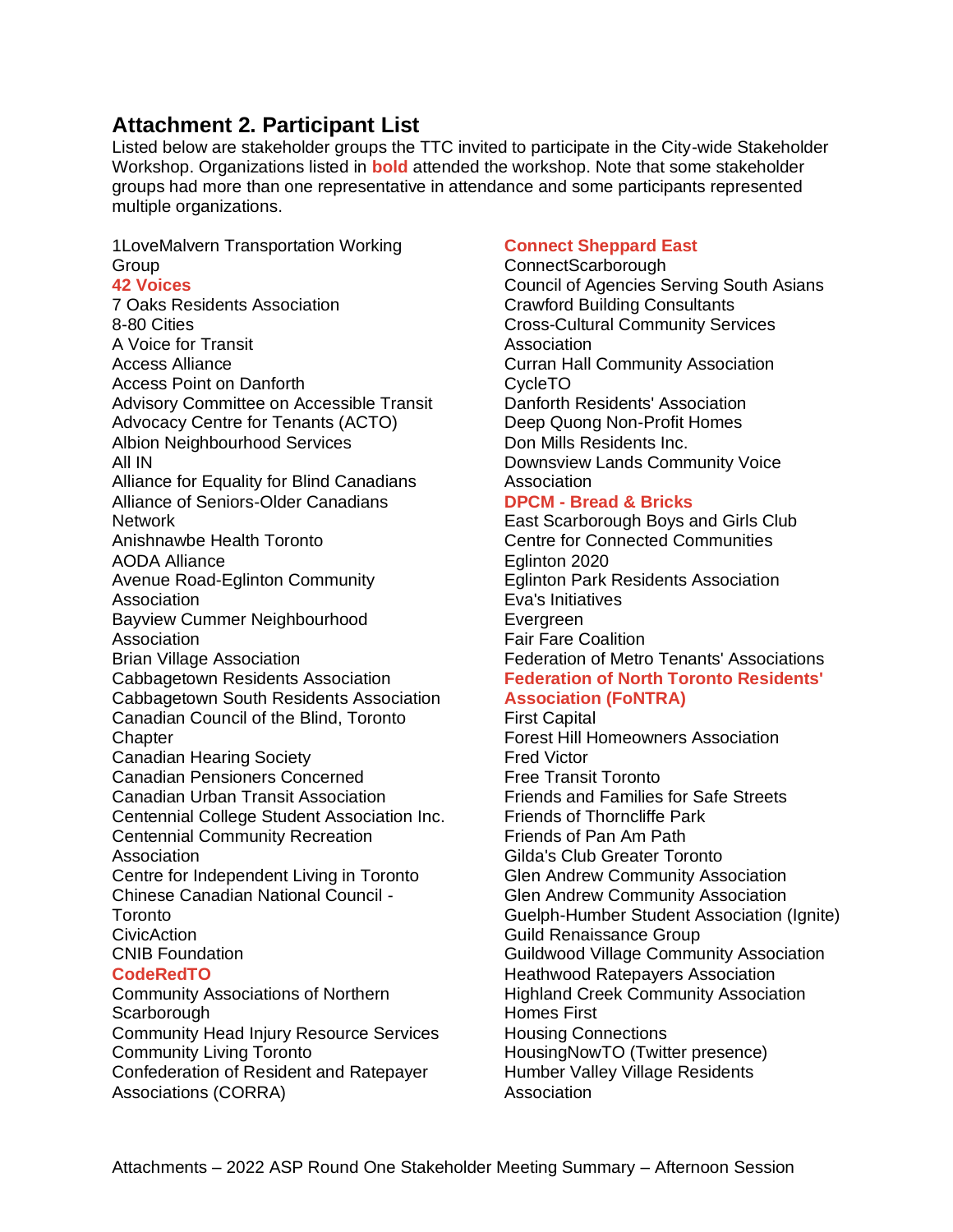Jane Finch Action Against Poverty Jane-Finch Action for Neighbourhood Change Jane's Walk KCWA Family and Social Services Leaside Residents Association Leslieville Residents Association Lytton Park Residents' Organization Malvern Action for Neighbourhood Change Malvern Family Resource Centre - Action for Neighbourhood Change (ANC) Malvern Library Markland Wood Homeowners Association Masaryk Memorial Institute Midland Park Community Association Miliken Mills East Ratepayers Association Ministry of Transportation Momiji Health Care Society Mount Dennis Community Association Native Child and Family Services North American Native Plant Society North Bendale Community Association Oakwood Vaughn Community Organization Older Women's Network Ontario Active School Travel Ontario Good Roads Association Ontario Motor Coach Association Ontario Public Transit Association Our Greenway Out of the Cold. Overnight Hostels Playter Area Residents Association pointA Polycultural Immigrant & Community **Services** Regent Park Neighbourhood Association Rexdale Community Hub Rockcliffe-Smythe Community Association Ryerson Students' Union S+G Urban Salvation Army Scarborough Bluffs Community Association Scarborough Business Association Scarborough Campus Students' Union Scarborough Centre for Healthy **Communities Scarborough Civic Action Network (SCAN)** Scarborough Community Renewal

# Organization (SCRO) Scarborough Health Network

Scarborough Neighbourhood Action Plan (SNAP) Committee Scarborough Residents Unite Scarborough Rosewood Community Association

#### **Scarborough Transit Action**

Scarborough Village Neighbourhood Association Seneca College Seneca Student Federation Senior Tamils' Centre of Ontario Senior's Strategy Leader Share the Road Coalition Smart Commute - North Toronto, Vaughan Social Planning Toronto Society of Sharing: Inner-City Volunteers Sound Times Support Services South Eglinton Ratepayers' & Residents' Association (SERRA) South Etobicoke Transit Action Committee

## **stevemunro.ca**

St Clare's Multifaith Housing Society St. James Town Service Providers Network St. Lawrence Neighbourhood Association **StudentMove TO**

Students Association of George Brown **College** 

## **Summerhill Residents Association**

Sunshine Centres for Seniors TAIBU Community Health Centre **Tenblock** The Centre for Active Transportation

The Guild Renaissance Group The Hub - Mid-Scarborough The Neighbourhood Organization (TNO) The Republic Residents Association (RRA) Toronto Alliance to End Homelessness Toronto Association of Business Improvement Areas (TABIA) Toronto Bicycling Network Toronto Community and Culture Centre Toronto Community Benefits Network Toronto Community Care Access Centre Toronto Community Housing Toronto Council Fire Native Cultural Centre Toronto Council on Aging Toronto Disability Pride March Toronto Electric Riders Association (TERA) Toronto Environmental Alliance Toronto Green Community / West Donlands **Committee**